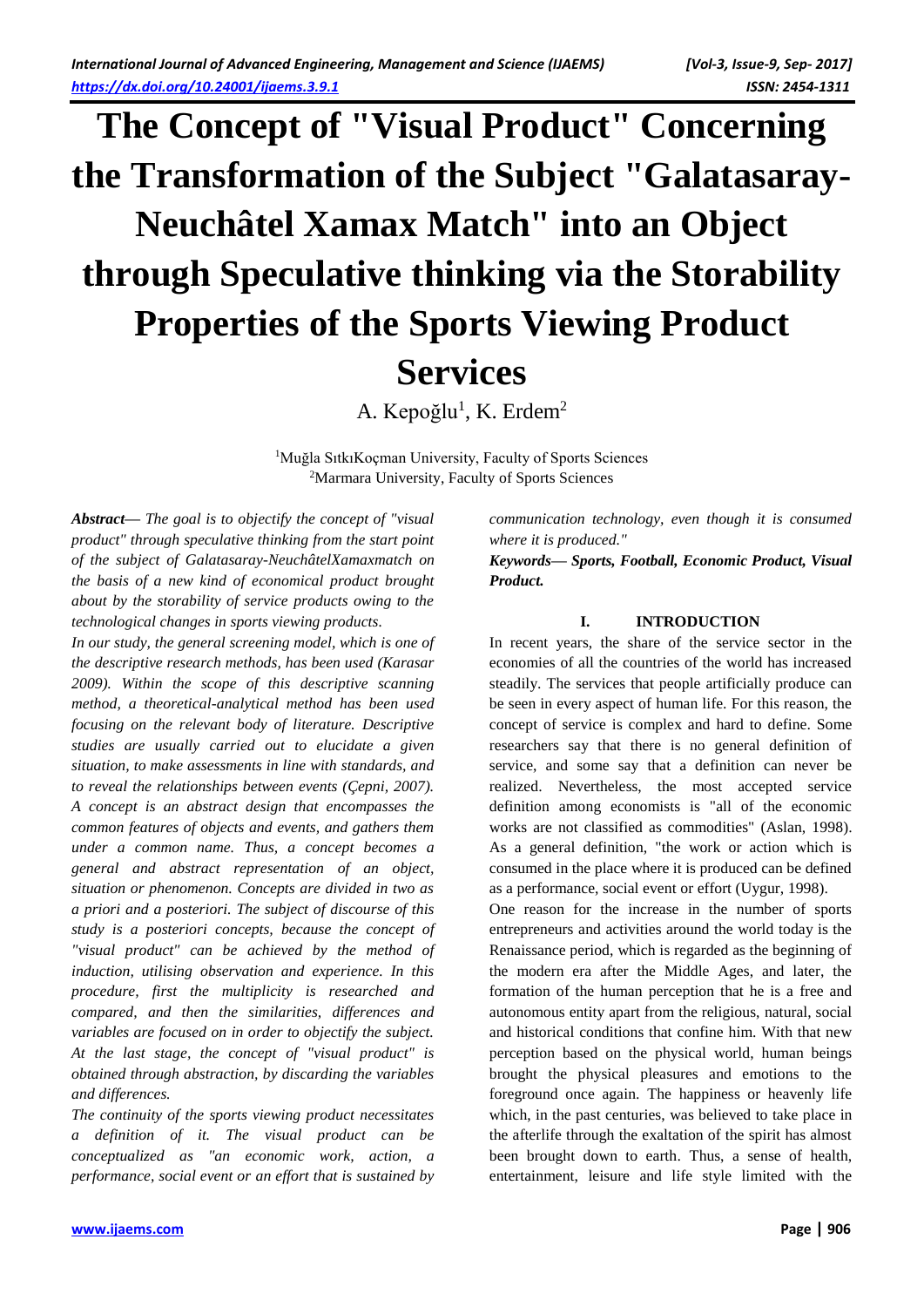physical realm and a sense of culture based on a modern perception of body and pleasures (Gür, 1979). In this context, the perception of life in the modern society, which prefers the physical, bodily and emotional dimension of man to the spiritual dimension, has built a new style with the help of medical, social and naturalist approaches. Instead of classical virtues, this process has opened the door to the modern perception of body and health built with the new scientific approaches and methods that emphasize long life, balanced and adequate nutrition, disease prevention, diagnosis and treatment of diseases. All the sectors of society such as administration and education life, industrial and business life, civil and military bureaucracy, everyday life and sports activities have been shaped according to the modern perception of body and health (Giddens, 2000).

## **GOAL:**

The goal is to objectify the concept of "visual product" through speculative thinking from the start point of the subject of Galatasaray-NeuchâtelXamaxmatchon the basis of a new kind of economical product brought about by the storability of service products owing to the technological changes in sports viewing products.

## **II. METHOD**

In our study, the general screening model, which is one of the descriptive research methods, has been used (Karasar 2009).Within the scope of this descriptive scanning method, a theoretical-analytical method has been used focusing on the relevant body of literature. Descriptive studies are usually carried out to elucidate a given situation, to make assessments in line with standards, and to reveal the relationships between events (Çepni, 2007).A concept is an abstract design that encompasses the common features of objects and events, and gathers them under a common name. Thus, a concept becomes a general and abstract representation of an object, situation or phenomenon. Concepts are divided in two as a priori and a posteriori. The subject of discourse of this study is a posteriori concepts, because the concept of "visual product" can be achieved by the method of induction, utilising observation and experience. In this procedure, first the multiplicity is researched and compared, and then the similarities, differences and variables are focused on in order to objectify the subject. At the last stage, the concept of "visual product" is obtained through abstraction, by discarding the variables and differences.

# **III. THE TRANSFORMATION OF THE SUBJECT "GALATASARAY-NEUCHÂTEL XAMAX MATCH" INTO AN OBJECT THROUGH SPECULATIVE THINKING**

**[www.ijaems.com](http://www.ijaems.com/) Page | 907**

On November 9, 1988, the soccer lovers were waiting for Galatasaray's match against the Swiss club NeuchâtelXamax in European Champion Clubs' Cup, Round 2. Millions kept their breath, wondering how to get the rematch of the match lost 3-0 away. Galatasaray earned a historic victory and scored 5 goals against their opponent and won the game 5-0. All Turkey took to the streets and celebrated the victory. That historic victory was re-lived exactly 28 years later. But this time not in the stadium but on Twitter! On Twitter, where the most enjoyable moment are shared, one of the most exciting moments of football passion in Turkey was relived on social media. In this project realized in collaboration with Galatasaray Sports Club (Galatasaray SK), hashtag "#TarihtenCanlı" (#LiveFromHistory) was started on Twitter at the same date and hour as the Neuchâtel Xamax match. The first tweet was posted and the most special moments of the game were being shared minute per minute via Twitter. During that day on Twitter, many exciting and interesting details about the game were posted with the hashtag "#TarihtenCanlı". Tweets about the statements of Mustafa Denizli, the coach of Galatasaray of that time, were tweeted. Even a copy of the ticket to the match was posted. During the momentary posts, the teams' squads were communicated and the images of the teams entering the field were shared. The excitement of the goal scored by UğurTütüneker at the 19th minute was as real as it was 28 years ago. Tweets posted were filled with the photos and videos of every moment of the game, including tweaks, offsides, corner shots, player changes.When the game reached its 90th minute, the score was 5-0 and Galatasaray qualified for the quarter finals. The supporters made tours of happiness with the coach Mustafa Denizli on their shoulders. The live broadcast on Twitter received a great deal of interest both from the Galatasaray supporters and the sports fans of other teams. Almost each tweet posted has been retweeted, liked, received comments hundreds of times. It became one of the most interesting content of the week on Twitter. There were total of 4.4 million exchanges. 715 thousand interactions were seen for a single tweet. There were also 1200 re-tweets. Galatasaray's Media and Communication Director İskenderBaydar said that the purpose of the project was to refresh the memories of those who watched the match live and to tell the history and culture of Galatasaray to the new generations. Baydar said, "With 6.8 million followers, Galatasaray is the sports club that has the most followers on Twitter. We started a project in collaboration with Twitter and lead the way with the hashtag "#TarihtenCanlı" (#LiveFromHistory). We wanted to remind not only Galatasaray supporters, but also all Turkish football fans how the historic victories were won, by taking them back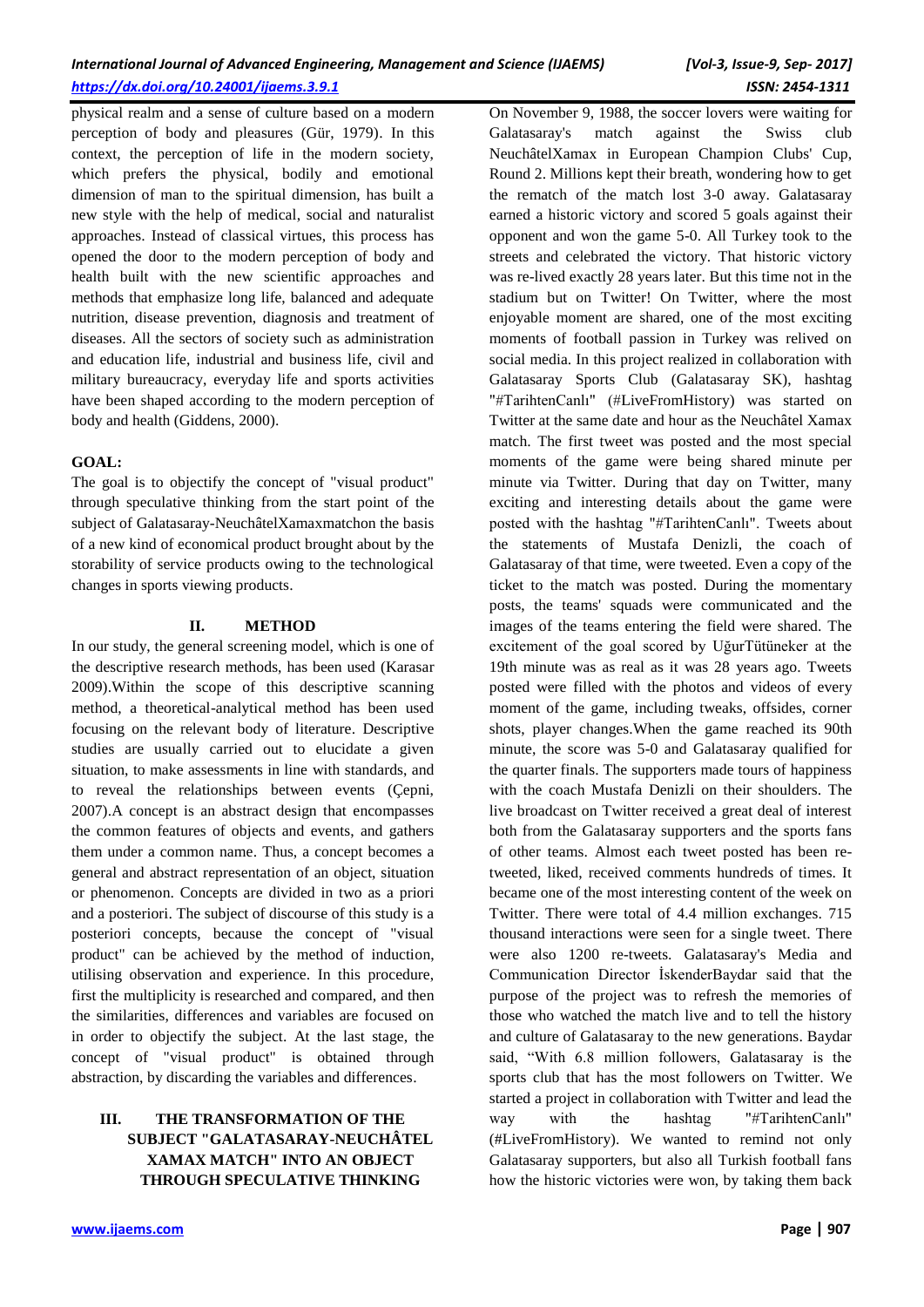in time. Hundreds of re-tweets, replies and interactions by Twitter users, the works of our team which befits the leading culture of Galatasaray and the support of Twitter in such communication studies in Turkish market have a great importance in this success." Upon seeing the great interest to the match on Twitter and the emotional ties it created with their fans, Galatasaray club even made a decision to reproduce the jerseys worn in the Xamax match.( [http://www.haberler.com/galatasaray-ile](http://www.haberler.com/galatasaray-ile-tarihtencanli-4-4-milyon-9237332-haberi/)[tarihtencanli-4-4-milyon-9237332-haberi/a](http://www.haberler.com/galatasaray-ile-tarihtencanli-4-4-milyon-9237332-haberi/)ccess date: 07/02/17)

Despite the non-storable nature of the services, delightful, exciting and intriguing details about the Galatasaray SK andNeuchâtelXamax match, which was played during the 2nd round of the European Champion Clubs' Cup on November 9, 1988, were shared on Twitter, with the hashtag "#TarihtenCanlı" throughout the day on February 6, 2017. This development has added a third product to the concept of economic product (goods, service): "visual product".

A concept is an abstract design that encompasses the common features of objects and events, and gathers them under a common name. Thus, a concept becomes a general and abstract representation of an object, situation or phenomenon. Concepts are divided in two as a priori and a posteriori. The subject of discourse of this study is a posteriori concepts, because the concept of "visual product" can be achieved by the method of induction, utilising observation and experience. In this procedure, first the multiplicity is researched and compared, and then the similarities, differences and variables are focused on in order to objectify the subject. At the last stage, the concept of "visual product" is obtained through abstraction, by discarding the variables and differences.

Language is a means of communication. However, language is not the only means for expressing oneself and understanding each other. There exist other means besides language, even though they may possess lesser facilities. However, it should be immediately noted that even the presence of other means is absolutely dependent on the existence of language and for the human beings, they came into being after language. These means start beyond the limit on which the language is based and they rise with language. What is mentioned here is, after reaching the limit by rising with language, to go beyond that limit, explore and perceive and feel the world in a different way. In this respect, if the language of a person is inadequate, it cannot support the other means(Erdoğdu, 2016).

One of these means is the sports. The Mexican wave ritual, which was first performed by the spectators in the World Cup held in Mexico in 1986 and the 61st minute ritual that the supporters of the Trabzon Sports Club have

applied since the 2008/2009 season can be seen as examples of the other means outside of language.

We are mistaken if we think that the world can only be discovered and felt through language without any other tool than language. However, some philosophers argue that communication with non-verbal means can only be achieved through language. These philosophers have come to the conclusion that if there is an example that cannot be translated into language, it cannot be transformed, it has no meaning, has no use, and therefore there will have no communication value (Soykan; 2012). For this reason, it is necessary to conceptualize "visual product" in order for it to acquire communication value.

There are two types of knowledge and thought:intuitive knowledge and logical / philosophical (speculative) knowledge. The intuitive knowledge is obtained through imagination, and the logical knowledge is obtained through the mind. Also, intuitive knowledge is individual, partial knowledge; logical information claims to be universal information. In other words, images are created with intuitive information while concepts are produced with logical information. Nevertheless, the first step to arrive at a concept is still intuition (Cömert, 2008). To put it roughly, philosophical and speculative thinking is a way of thinking that reduces everything down to the mind of the subject. Everything is an epistemic object of human transformation. When a subject contemplates something (including concepts), he takes it and makes it his subject, and begins to think about it while putting himself at the centre instead of thinking as if he is that thing or thinking in the context of that thing's own existential or constitutive facilities; and ultimately makes it an object defined by the boundaries of human ability to understand.In the end, he creates a picture on the thing saying that it is the truth. It is claimed that the "nature" of that thing is now "completely" revealed and that thing is actually trapped between the fingers of the mind in this way. Thus, that thing has been translated into the limits of human understanding ability through philosophy and has become a frozen, fixed and permanent entity (Erdoğdu, 2016).

Martin Jay argues that the vision of the Western culture until it reached modernity in the 19th century was characterized by the "Cartesian perspective". In order to create the Cartesian perspective, the Western culture has combined Albertini's technical perspective and Descartes' philosophical duality (Arslan, 2003). With Descartes, the object acquired two characteristics. First, the object has been recognized as a reality. The object is no longer something that shapes the capacity of knowing from the inside, it is something that is alien to mind, an objective reality in its own right. The second, as a result of the first, is created as a subject / object duality by being deducted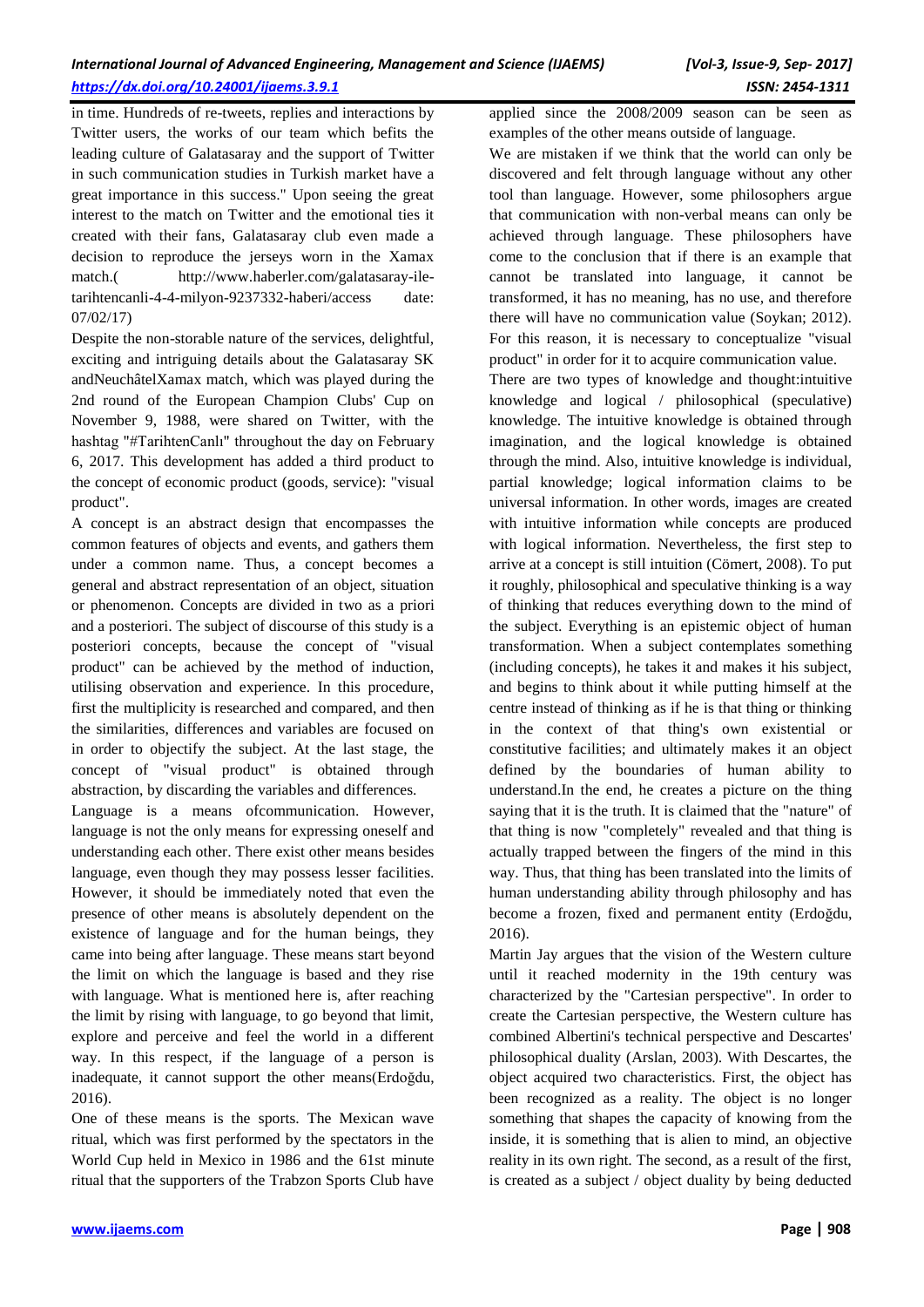as something opposite to the subject that knows the object. The object identifies the entities in the information world with a quantitative association, making it independent of the observer / viewer and his mind. Thus, the more externalisation is made, the more common ground would be found on reality. Thus, the more externalisation is made, the more common ground would be on the reality. Continuity and identity become a method of reaching the truth. This situation could lead to same observations by different subjects, or similar results with the same "causalisation" lines.

#### **Service from the functional point of view**

There are three important elements in this approach.These are important in order to understand the specific content of the services because; in order to define the specific content of services, as the opposite of being an object, the starting point should be the concept of inclusion in a relationship, unlike the goods.An object is essentially the result of a separation, a differentiation, a boundary between the object and the subject or another object. It is the bringing together of essentially different subjects or objects and subjects in order for a relationship to occur. The service as a relationship can be systematized with three elements (Aslan, 1998), (d'Alcantara, 1987).

The first of these is the "reach" element. This element constitutes the existence of the relationship itself. The distribution and communication services facilitate the relationship between units and objects; the live or recorded broadcast of sports competitions establishes the relationship (individual or sub-organisations).

The second one is the "regulation" element. It was needed because of the need for a balance between the two poles of a relationship. This element provides the necessary conditions for the establishment, repetition and continuity of the relationship. An interruption in the relationship may be due to the break of the relationship, the union of the two poles, or one swallowing the other. There are numerous forms of regulation. The cultural regulations formed through habits and language determine the socialisation processes. We can talk of market-clearing (flexible prices) or non-market-clearing (sticky prices) economic regulations. A significant portion of service efficiency is related to effective regulation and cooperation in connection with price and non-price competition. Galatasaray Sports Club's implementation of "#TarihtenCanlı" hashtag can be seen as an example of a regulation related to a non-price competition.

The third is the "establishment/constitution" element. It establishes conditions of occurrence in time and place for the existence of relations. This element creates innovative enterprises, new sports-related products and new forms of differentiation via the scientific discoveries. The element in question needs to be assumed that it is the source of human activity through technological change, and that it is the goal of the economic system specified by the regulation of preferences. The same element determines the starting point of the life cycle of a product within the service. This point includes the Schumpetergil innovation measurement concept. Inventions put into use the historical discoveries or leaps that prepare reasons for new scientific and social paradigms that affect the processes of production, consumption, and distribution of objects and relationships.

## **Comparative Analysis of Visual Product with Goods and Services, Similarities and Differences**

There are three criteria that are important for the comparison of goods and visual products. These criteria are; the proximity of the product to the end consumer, whether it has a tangible material aspect, and whether an activity is within the scope of the tertiary sector (Fuchs, 1968). In terms of these three criteria, the visual product differs from the goods.

#### **Proximity of the product to the end consumer**

A New Media concept has emerged as a result of the social media platforms, which emerged especially from the second half of the year 2000 onward, enabling the production of digital content via computers and mobile phones as well as the sharing and interaction of these contents over telecommunication networks without timespace limitations. The convergence between Media and Information Technologies brings together the content and data elements and explains the characteristics of this synergy as "transforming media content into a digital object by digitizing it together with the data" (Polat, 2016). It differs from the traditional visual sports services such as Galatasaray Sports Club and NeuchâtelXamax match played on November 9, 1988. The most prominent aspect of the differentiation is on the spatial plane. While the competition must be physically objectified in a particular organisation in order to form traditional competitions, the same process is done on Twitter by means of digitalisation but this time without objectification and the location where the digitalisation in question takes place differs from physical locations. The location on the network (also used as space) is best described by the term "cyberspace" (Wood, Smith, 2005). In this context, "the deployment or spatialisation characteristic of a visual sports product on a Telecom network can also be explained by the concept of "cyberspace" (Eklund-Akamatsu, 2002).

This is a non-physical space on Telecom networks where digital objects exist separated from or integrated with their physical entities and where they continue their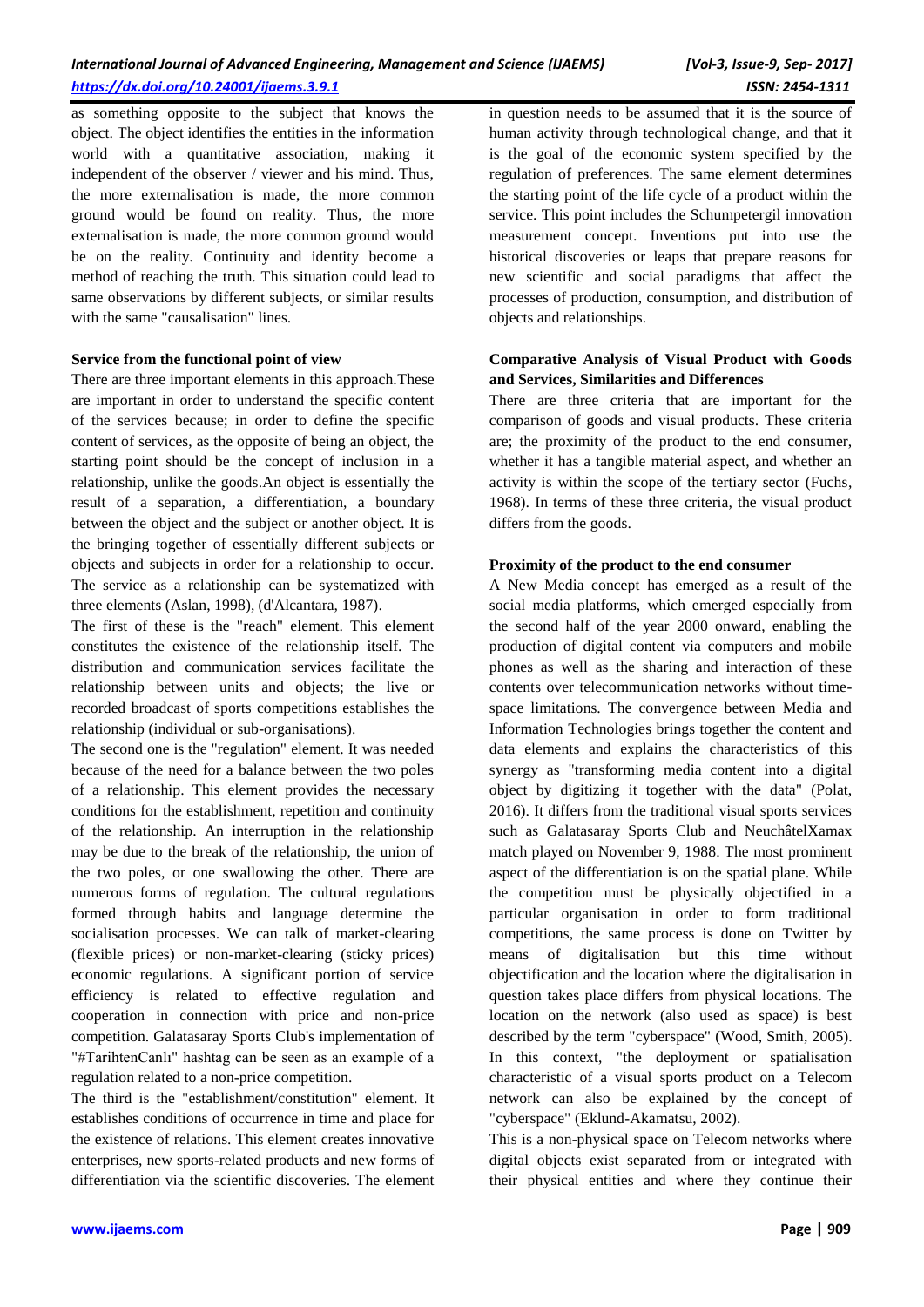existence (Polat, 2016). Bryant defines cyber space as "a new environment that allows us to perform functional actions such as communication, learning, teaching and understanding in forms beyond our imaginations", apart from its four basic features similar to physical space like location, distance, dimension and route (Byrant, 2001). Bryant believes that this environment is separate and independent from the existence of the objects within it. According to Bryant, as in the relationship between the space in the physical world and objects, the space of cyberspace is also the area of existence of the (digital) objects that it contains. Therefore, the distance between the end consumer and the goods and visual product differentiates. This difference has developed in favour of the visual product thanks to the communication technology.

It is possible to compare **the material aspect of the product** with Bergson's approach.The juxtaposition or blending of perception and memory leads Bergson to develop a unique conception of matter, in "Matter and Memory". Matter is the totality of images. In the first chapter of "Matter and Memory", Bergson emphasizes that there is no difference between matter and image, and that they are, on the contrary, identical. This shows that matter, even the first perception of it thanks to light, is already an image. Matter being filled with light is its basic appearance. Perception allows people to transform matter into images. In both cases, the body produces energy, substance, and movement through actions and reactions. In this sense, image is nothing more than the production and a proliferation in which the body functions as a filter and relay. He defines matter as aggregate of images (Bergson, 2002). The visual products and goods are the same as the matter in human perception. The difference between the two is that the matter in the visual product structure is transformed into an image again by means of communication technology. This also means to separate the matter from its real essence. 29 years have passed since the Galatasaray Sports Club and NeuchâtelXamax match, which was played on November 9, 1988. Naturally, the matter that made up the material and human element of this competition has changed. But the matter has been saved as an image to the virtual memory and removed from its essence.

#### **Characteristics of Sport Services**

The characteristics of sports services are summed up around four elements based on the characteristics of general service products. Namely; sports services are abstract activities, sports services cannot be stored, sports services are heterogeneous activities, and sports services are produced and consumed at the same time.

#### **Sports services are abstract activities.**

For this reason, these products cannot be physically possessed. They are impalpable, invisible and imperceptible. The benefit derived from the sport service products is based on experience. The consumer assesses the value and quality of the sport service product only after it has been purchased or during the consumption of it. This fundamental characteristic leads to the following problems. Sports services cannot be protected through patents, sports services cannot be displayed like goods, they cannot be advertised and it is very difficult to price sports services (Serarslan, Kepoğlu, 2005). The fact that the visual products are produced in the virtual environment has changed this characteristic of the service to a great extent. It means that, even if something is physically absent, it still has power. To virtualise a thing or a process is to go beyond the boundaries of time and distance, preserving the original power of that thing or process (Mindrum, 1995). The visual sports service produced on February 6, 1988, has been transformed into a visual product and has gained virtual physicality. Thus it has become palpable, visible and perceptible.

#### **Sports services cannot be stored.**

The benefit of the vast majority of sports services are short term. It cannot be produced and stored in large numbers in advance. Therefore, they are nondurable. For this reason, some sports enterprises have difficulty balancing supply and demand in the sports sector (Serarslan, Kepoğlu, 2005). Nowadays, the image of reality and the image of virtuality are frequently discussed concepts. Are the indications of reality and the indications of what is conveyed as reality different? The perceptions of these signs as well as the integration of the signs of the real worlds conveyed as reality is also observed (Ekin,2013). This production takes place in the spaces created thanks to the development of communication technologies.The perceptions of these signs as well as the integration of the signs of the real worlds conveyed as reality is also observed (Ekin, 2013). This production takes place in the spaces created thanks to the development of communication technologies. And spaces are planes where the so-called society interrelationships, which emerge as a result of the relations and interactions of individuals, are realized. The space perceived and evaluated by the people living in it is not only geometrical but also a complex system which has social, economic, psychological and political dimensions. (Yıldız, Alaeddinoğlu, 2007).Being an active element of the social processes, digital spaces have also been accepted by such mentalities in which the space in classical geographical conceptions is regarded to be composed of purely geometric constructions. On the other hand, even as a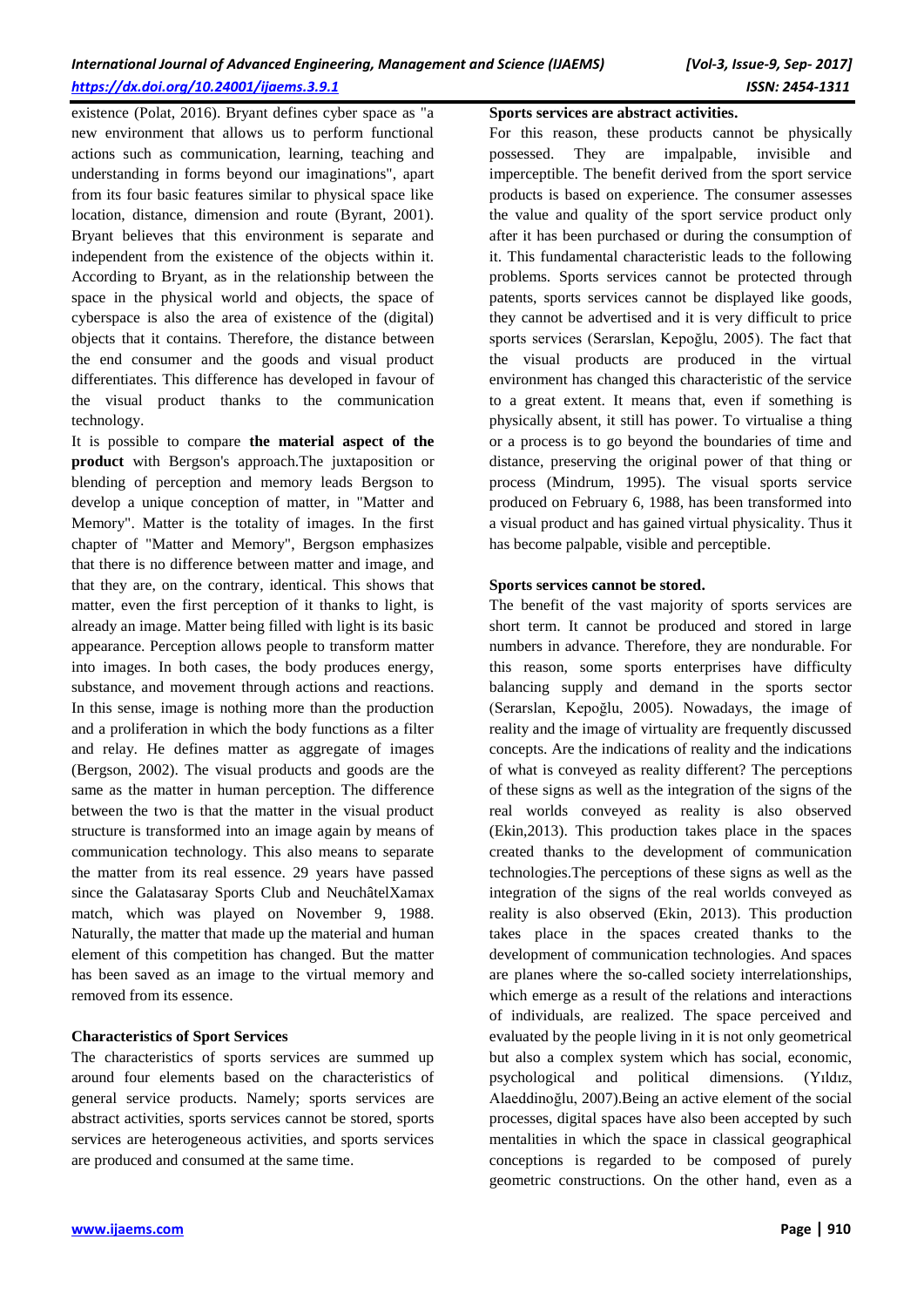social product, space itself is the environment, consequence, presupposition and embodiment of the social action and relationship, all at the same time (Soja, 1989). The storability of the visual product occurs as follows. In digital spaces, repeat is evaluated as a phenomenon of time. However, repetition is related to space. The temporal rhythms are considered to be sequences within the digital space. In this sense, it supports the existence of reality once more. The assumption that what existed or existed yesterday will exist today is in the scope of repetition (Bergson,2002). The sports viewing products have become storable owing to digital spaces. This new situation has made the sports viewing product different from the other service products since it facilitates objectification. At the same time, it makes them similar to goods.

#### **Sports services are heterogeneous activities.**

The structural homogeneity of the sports services with the same content may vary according to the parameters of the service encounter. That is; it varies depending on the personnel who produce the sports service, consumer who consume the sports service and the spatial characteristics of the place where the sports service takes place. The labour intensity of some sports services and the differences in the desires and needs of the consumers of these sport services make it difficult to standardise the sports services (Serarslan, Kepoğlu, 2005). This makes it difficult for the structure of the sports service to be homogeneous.

The digitalisation of space and spatialisation of time make us think that the whole has been given beforehand. The spatialisation of time means that the world is perceived as stationary. When, on the contrary, we perceive the world as duration, the whole is being given a continuous flow (Sofuoğlu, 2004).

## **Sports services are produced and consumed at the same time.**

In product manufacturing enterprises, production and consumption places can be divided in terms of time and space. Produced goods can be made long before the purchase. However, the production, purchasing and consumption of sports service in sports enterprises are realized all at the same time. The sports business and the consumer are in interaction during the production process. In some sports service products, consumers themselves participate in the production process (Serarslan, Kepoğlu, 2005). This is another indication of the fact that one of the factors of production, "labour", needs to be requestioned and conceptualized in terms of the production of sports services.

**IV. CONCLUSION**

Advancing communication technology has influenced the presentation of the products of sports enterprises producing sports service on the market. The sports enterprises producing sports viewing products in particular are more affected by these technological developments. This influence has been formed in the following way. Sports viewing product has kept the quality of being a service product and assumed the same structure as the goods. This change happened via the product continuity provided by technology. Robins explained this situation based on the fact that communication tools divide the world into two as "the watchers" and "the watched" (Robins, 1996). This explains the importance of the role of the images in society. The match played on November 9, 1988 between the Galatasaray Sports Club andthe Swiss club NeuchâtelXamax in the European Champion Clubs' Cup, Round 2, demonstrated that the match has a real humanitarian and moral value. The ideal of Twitter as a window to the world today has made it "a window that turns into the mirrors of the images (visual product) produced by those who control information. And the production factors of the product consist of capital, labour, communication technology, networks, database, internet, consumer tools (computers, mobile phones). Visual culture has created with its own epistemology a third product type after goods and services by expanding the concept of economic product.

Due to the reasons we tried to explain above; the necessity of defining the sports viewing products has become compulsory since they acquired a continuity of structure.

The visual product can be conceptualized as "*an economic work, action, performance, social event or effort*" that is sustained with communication technology, even though it is consumed where it is produced.

#### **REFERENCES**

- [1] **Arslan**, U. T. (2003), "Görsel Olanı Okumak: Eleştirel Görsel Okur-Yazarlık", İletişim Araştırmaları 1 (1): 39-64.
- [2] **Aslan**, M.H. (1998), Hizmet Ekonomisi, Alfa Basım Yayın Dağıtım, İstanbul
- [3] **Bergson**,H. (2002), Matter and Memory (Translated by: Nancy Margaret Paul, W.Scott Palmer), Zone Books, 7<sup>th</sup> Edition, New York
- [4] **Cömert**, B.(2008), Estetik, De Ki Yayınları, Ankara
- [5] **Çepni**, S. (2007), Araştırma ve Proje Çalışmalarına Giriş, (3<sup>rd</sup> Edition), Celepler Matbacılık: Trabzon
- [6] **d'Alcantara**, G. (1987), "Reflections on some Basic Concepts for Services Economics", in The